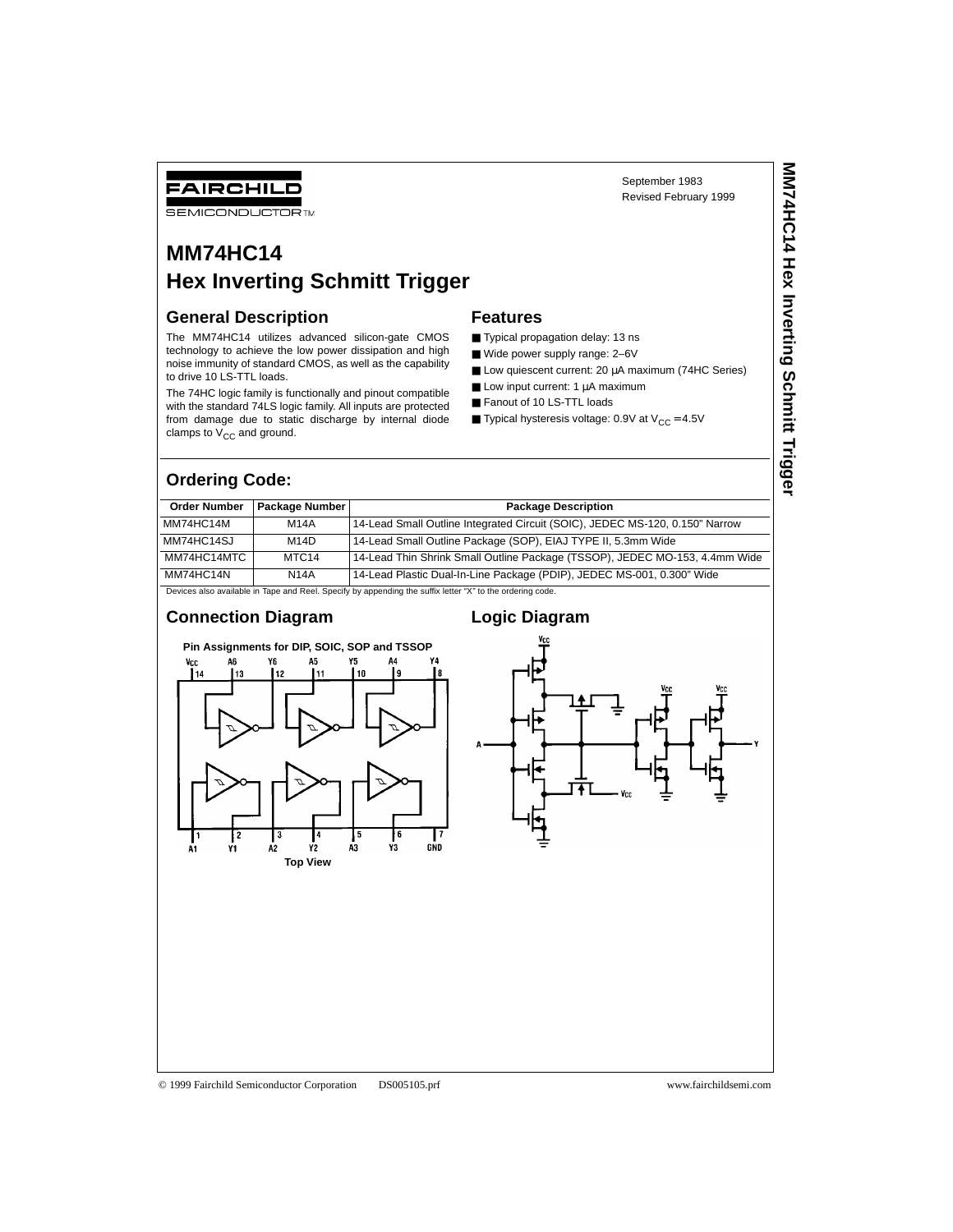**MM74HC14 MM74HC14**

## **Absolute Maximum Ratings**(Note 1)

| (Note 2)                                    |                                     |
|---------------------------------------------|-------------------------------------|
| Supply Voltage $(V_{CC})$                   | $-0.5$ to $+7.0V$                   |
| DC Input Voltage (V <sub>IN</sub> )         | $-1.5$ to $V_{CC}$ +1.5V            |
| DC Output Voltage ( $V_{\Omega I}$ )        | $-0.5$ to $V_{CC}$ +0.5V            |
| Clamp Diode Current ( $I_{IK}$ , $I_{OK}$ ) | $+20$ mA                            |
| DC Output Current, per pin (IOUT)           | $+25$ mA                            |
| DC $V_{CC}$ or GND Current, per pin         |                                     |
| (I <sub>CC</sub> )                          | $+50$ mA                            |
| Storage Temperature Range $(TSTG)$          | $-65^{\circ}$ C to $+150^{\circ}$ C |
| Power Dissipation $(P_D)$                   |                                     |
| (Note 3)                                    | 600 mW                              |
| S.O. Package only                           | 500 mW                              |
| Lead Temperature $(T_1)$                    |                                     |
| (Soldering 10 seconds)                      | 260°C                               |

### **Recommended Operating Conditions**

|                                     | Min   | Max             | Units |
|-------------------------------------|-------|-----------------|-------|
| Supply Voltage $(V_{CC})$           |       | 6               | v     |
| DC Input or Output Voltage          | 0     | V <sub>CC</sub> | V     |
| $(V_{IN}, V_{OIII})$                |       |                 |       |
| Operating Temperature Range $(T_A)$ | $-40$ | $+85$           | °C    |

**Note 1:** Absolute Maximum Ratings are those values beyond which damage to the device may occur.

**Note 2:** Unless otherwise specified all voltages are referenced to ground. **Note 3:** Power Dissipation temperature derating — plastic "N" package: –<br>12 mW/°C from 65°C to 85°C.

# **DC Electrical Characteristics** (Note 4)

| Symbol       | Parameter                 | <b>Conditions</b>           | $V_{CC}$ | $T_A = 25^{\circ}C$ |      |                          | $T_A = -40$ to 85°C $T_A = -55$ to 125°C | <b>Units</b>            |
|--------------|---------------------------|-----------------------------|----------|---------------------|------|--------------------------|------------------------------------------|-------------------------|
|              |                           |                             |          | Typ                 |      | <b>Guaranteed Limits</b> |                                          |                         |
| $V_{T+}$     | <b>Positive Going</b>     | Minimum                     | 2.0V     | 1.2                 | 1.0  | 1.0                      | 1.0                                      | $\vee$                  |
|              | Threshold Voltage         |                             | 4.5V     | 2.7                 | 2.0  | 2.0                      | 2.0                                      | $\vee$                  |
|              |                           |                             | 6.0V     | 3.2                 | 3.0  | 3.0                      | 3.0                                      | $\vee$                  |
|              |                           | Maximum                     | 2.0V     | 1.2                 | 1.5  | 1.5                      | 1.5                                      | $\overline{\mathsf{v}}$ |
|              |                           |                             | 4.5V     | 2.7                 | 3.15 | 3.15                     | 3.15                                     | $\vee$                  |
|              |                           |                             | 6.0V     | 3.2                 | 4.2  | 4.2                      | 4.2                                      | $\vee$                  |
| $V_{T-}$     | <b>Negative Going</b>     | Minimum                     | 2.0V     | 0.7                 | 0.3  | 0.3                      | 0.3                                      | $\overline{V}$          |
|              | Threshold Voltage         |                             | 4.5V     | 1.8                 | 0.9  | 0.9                      | 0.9                                      | $\vee$                  |
|              |                           |                             | 6.0V     | 2.2                 | 1.2  | 1.2                      | 1.2                                      | $\vee$                  |
|              |                           | Maximum                     | 2.0V     | 0.7                 | 1.0  | 1.0                      | 1.0                                      | $\overline{\mathsf{v}}$ |
|              |                           |                             | 4.5V     | 1.8                 | 2.2  | 2.2                      | 2.2                                      | $\vee$                  |
|              |                           |                             | 6.0V     | 2.2                 | 3.0  | 3.0                      | 3.0                                      | $\vee$                  |
| $V_H$        | <b>Hysteresis Voltage</b> | Minimum                     | 2.0V     | 0.5                 | 0.2  | 0.2                      | 0.2                                      | $\overline{\mathsf{v}}$ |
|              |                           |                             | 4.5V     | 0.9                 | 0.4  | 0.4                      | 0.4                                      | $\vee$                  |
|              |                           |                             | 6.0V     | 1.0                 | 0.5  | 0.5                      | 0.5                                      | V                       |
|              |                           | Maximum                     | 2.0V     | 0.5                 | 1.0  | 1.0                      | 1.0                                      | $\overline{\mathsf{v}}$ |
|              |                           |                             | 4.5V     | 0.9                 | 1.4  | 1.4                      | 1.4                                      | $\vee$                  |
|              |                           |                             | 6.0V     | 1.0                 | 1.5  | 1.5                      | 1.5                                      | $\vee$                  |
| $V_{OH}$     | Minimum HIGH Level        | $V_{IN} = V_{II}$           | 2.0V     | 2.0                 | 1.9  | 1.9                      | 1.9                                      | $\overline{\mathsf{v}}$ |
|              | Output Voltage            | $ I_{OUT}  = 20 \mu A$      | 4.5V     | 4.5                 | 4.4  | 4.4                      | 4.4                                      | $\vee$                  |
|              |                           |                             | 6.0V     | 6.0                 | 5.9  | 5.9                      | 5.9                                      | $\vee$                  |
|              |                           | $V_{IN} = V_{IL}$           |          |                     |      |                          |                                          |                         |
|              |                           | $ I_{\text{OUT}}  = 4.0$ mA | 4.5V     | 4.2                 | 3.98 | 3.84                     | 3.7                                      | $\vee$                  |
|              |                           | $ I_{OUT}  = 5.2$ mA        | 6.0V     | 5.7                 | 5.48 | 5.34                     | 5.2                                      | $\vee$                  |
| $V_{OL}$     | Maximum LOW Level         | $V_{IN} = V_{IH}$           | 2.0V     | $\mathbf 0$         | 0.1  | 0.1                      | 0.1                                      | $\overline{\mathsf{v}}$ |
|              | Output Voltage            | $ I_{OUT}  = 20 \mu A$      | 4.5V     | 0                   | 0.1  | 0.1                      | 0.1                                      | $\vee$                  |
|              |                           |                             | 6.0V     | 0                   | 0.1  | 0.1                      | 0.1                                      | V                       |
|              |                           | $V_{IN} = V_{IH}$           |          |                     |      |                          |                                          |                         |
|              |                           | $ I_{OUT}  = 4.0$ mA        | 4.5V     | 0.2                 | 0.26 | 0.33                     | 0.4                                      | $\vee$                  |
|              |                           | $ I_{OUT}  = 5.2$ mA        | 6.0V     | 0.2                 | 0.26 | 0.33                     | 0.4                                      | V                       |
| $I_{IN}$     | Maximum Input Current     | $V_{IN} = V_{CC}$ or GND    | 6.0V     |                     | ±0.1 | ±1.0                     | ±1.0                                     | μA                      |
| $I_{\rm CC}$ | Maximum Quiescent         | $V_{IN} = V_{CC}$ or GND    | 6.0V     |                     | 2.0  | 20                       | 40                                       | μA                      |
|              | Supply Current            | $I_{OUT} = 0 \mu A$         |          |                     |      |                          |                                          |                         |

Note 4: For a power supply of 5V ±10% the worst case output voltages (V<sub>OH</sub>, and V<sub>OL</sub>) occur for HC at 4.5V. Thus the 4.5V values should be used when designing with this supply. Worst case V<sub>IH</sub> and V<sub>IL</sub> occur at V<sub>CC</sub> = 5.5V and 4.5V respectively. (The V<sub>IH</sub> value at 5.5V is 3.85V.) The worst case leakage current ( $I_{IN}$ ,  $I_{CC}$ , and  $I_{OZ}$ ) occur for CMOS at the higher voltage and so the 6.0V values should be used.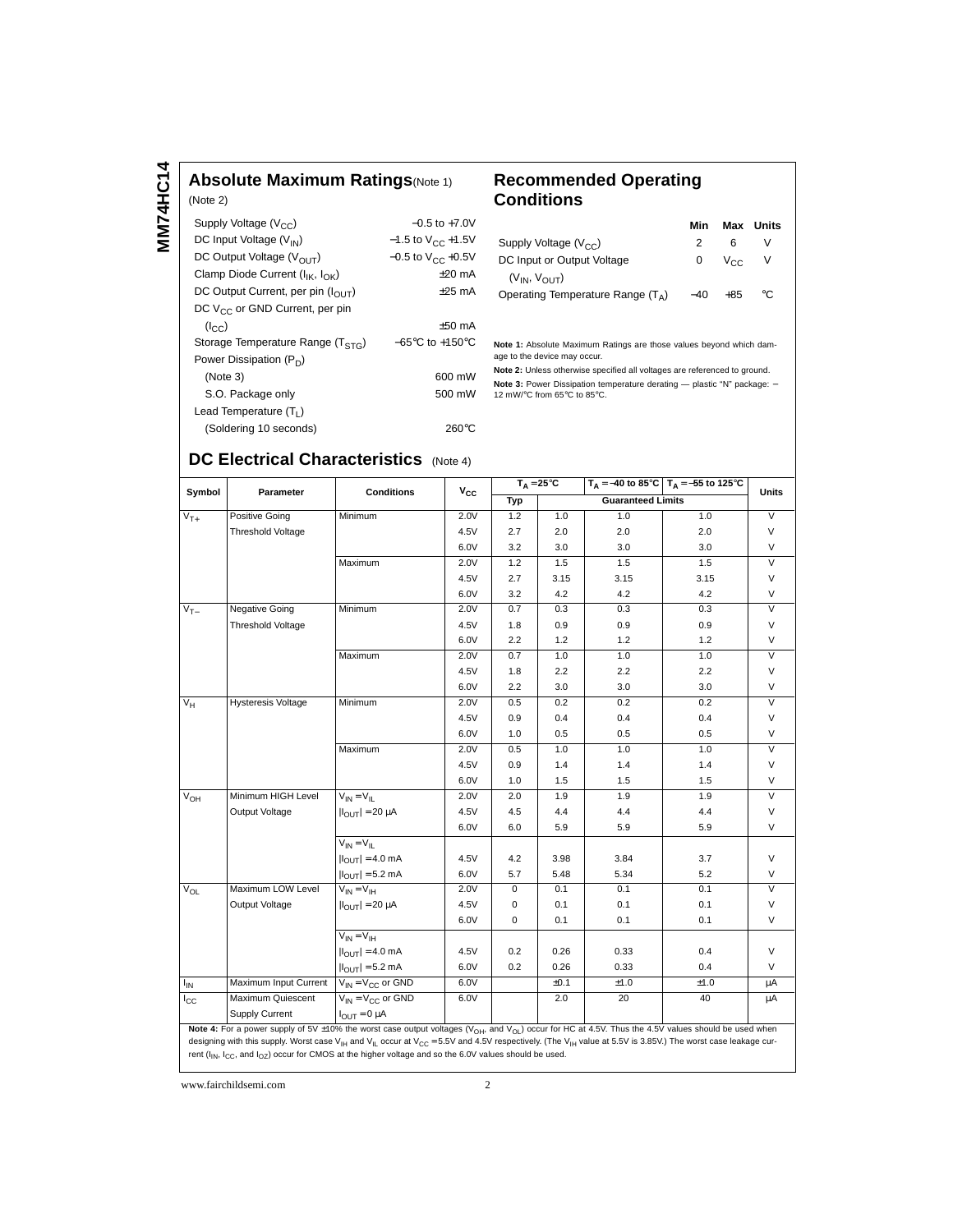| <b>AC Electrical Characteristics</b> |                                                                                                                                |                   |     |                         |       |  |  |
|--------------------------------------|--------------------------------------------------------------------------------------------------------------------------------|-------------------|-----|-------------------------|-------|--|--|
| Symbol                               | $V_{CC}$ = 5V, T <sub>A</sub> = 25 <sup>o</sup> C, C <sub>1</sub> = 15 pF, t <sub>r</sub> = t <sub>f</sub> = 6 ns<br>Parameter | <b>Conditions</b> | Typ | <b>Guaranteed Limit</b> | Units |  |  |
| t <sub>PHL</sub> , t <sub>PLH</sub>  | Maximum Propagation Delay                                                                                                      |                   | 12  | 22                      | ns    |  |  |
|                                      |                                                                                                                                |                   |     |                         |       |  |  |

## **AC Electrical Characteristics**

 $V_{CC}$  = 2.0V to 6.0V, C<sub>L</sub> = 50 pF, t<sub>r</sub> = t<sub>f</sub> = 6 ns (unless otherwise specified)

| ັ                                   | Parameter                 | <b>Conditions</b> | $V_{CC}$ | $T_{\Delta} = 25^{\circ}C$ |                          |     | $T_A = -40$ to 85°C   $T_A = -55$ to 125°C |              |
|-------------------------------------|---------------------------|-------------------|----------|----------------------------|--------------------------|-----|--------------------------------------------|--------------|
| Symbol                              |                           |                   |          | Typ                        | <b>Guaranteed Limits</b> |     |                                            | <b>Units</b> |
| t <sub>PHL</sub> , t <sub>PLH</sub> | Maximum Propagation       |                   | 2.0V     | 60                         | 125                      | 156 | 188                                        | ns           |
|                                     | Delay                     |                   | 4.5V     | 13                         | 25                       | 31  | 38                                         | ns           |
|                                     |                           |                   | 6.0V     | 11                         | 21                       | 26  | 32                                         | ns           |
| t <sub>TLH</sub> , t <sub>THL</sub> | Maximum Output Rise       |                   | 2.0V     | 30                         | 75                       | 95  | 110                                        | ns           |
|                                     | and Fall Time             |                   | 4.5V     | 8                          | 15                       | 19  | 22                                         | ns           |
|                                     |                           |                   | 6.0V     | 7                          | 13                       | 16  | 19                                         | ns           |
| $C_{PD}$                            | Power Dissipation         | (per gate)        |          | 27                         |                          |     |                                            | pF           |
|                                     | Capacitance (Note 5)      |                   |          |                            |                          |     |                                            |              |
| $C_{\text{IN}}$                     | Maximum Input Capacitance |                   |          | 5                          | 10                       | 10  | 10                                         | pF           |

**Note 5:**  $C_{PD}$  determines the no load dynamic power consumption,  $P_D = C_{PD}$   $V_{CC}2 f + I_{CC}$   $V_{CC}$ , and the no load dynamic current consumption,  $I_S = C_{PD} V_{CC} f + I_{CC}.$ 

# **Typical Performance Characteristics**



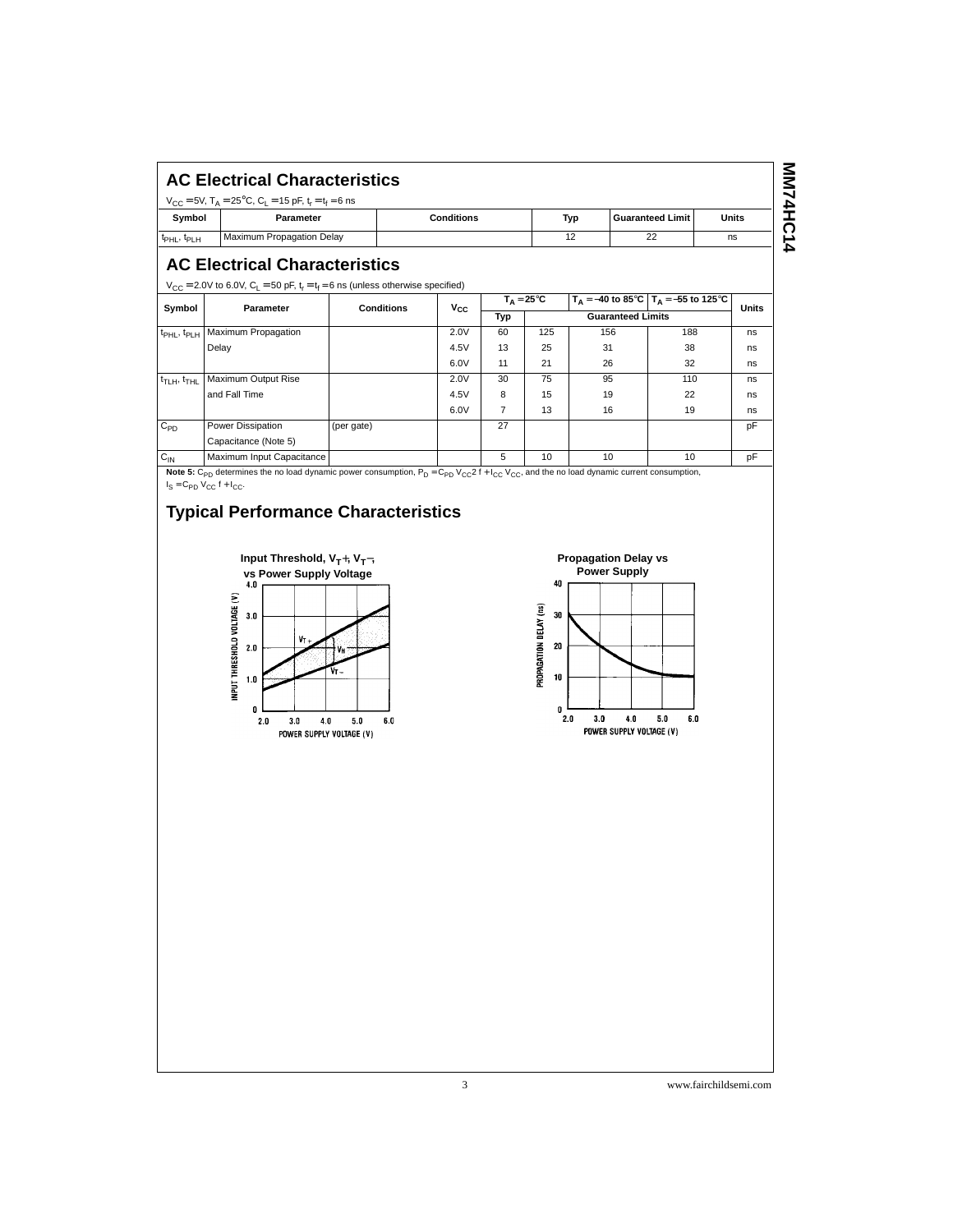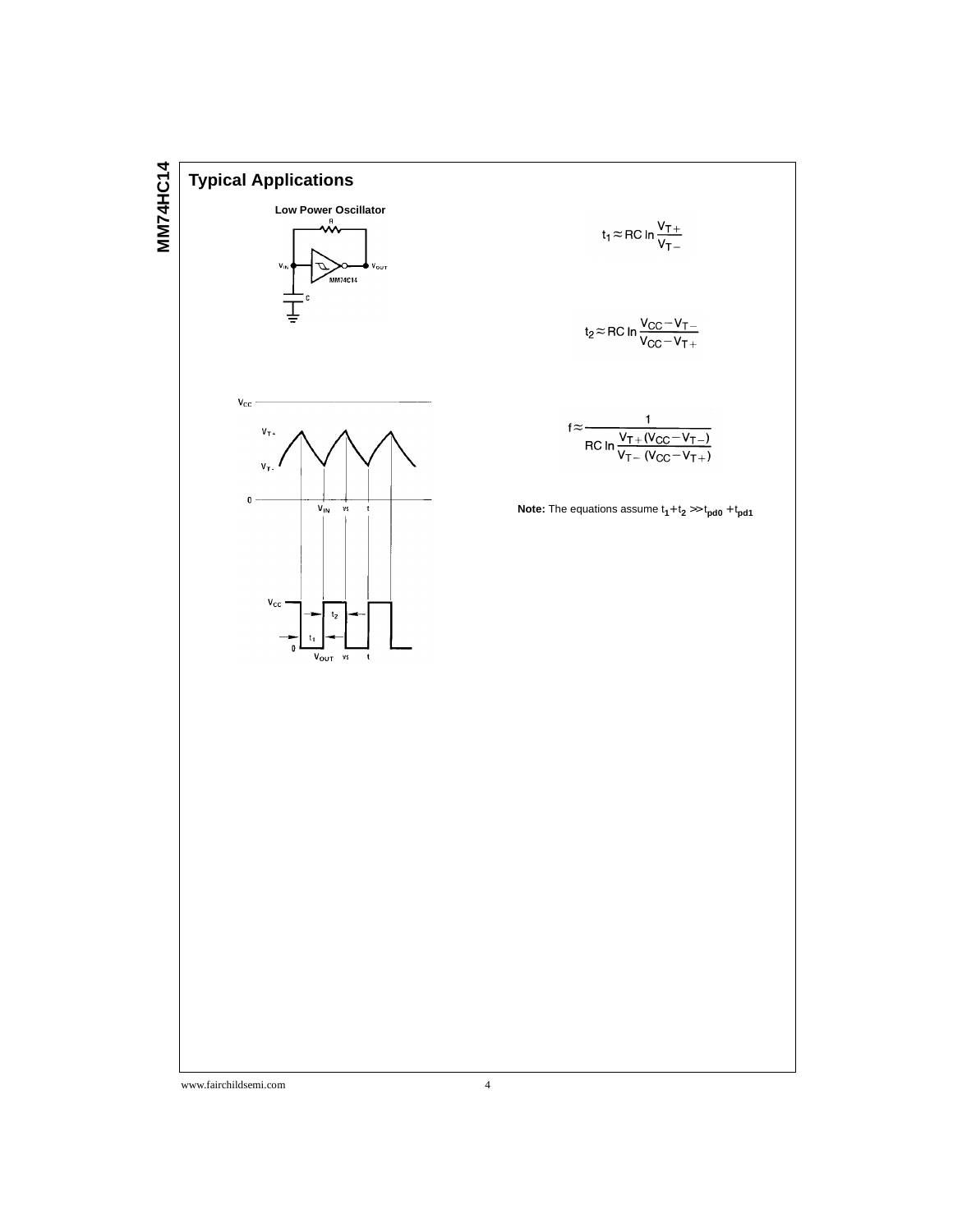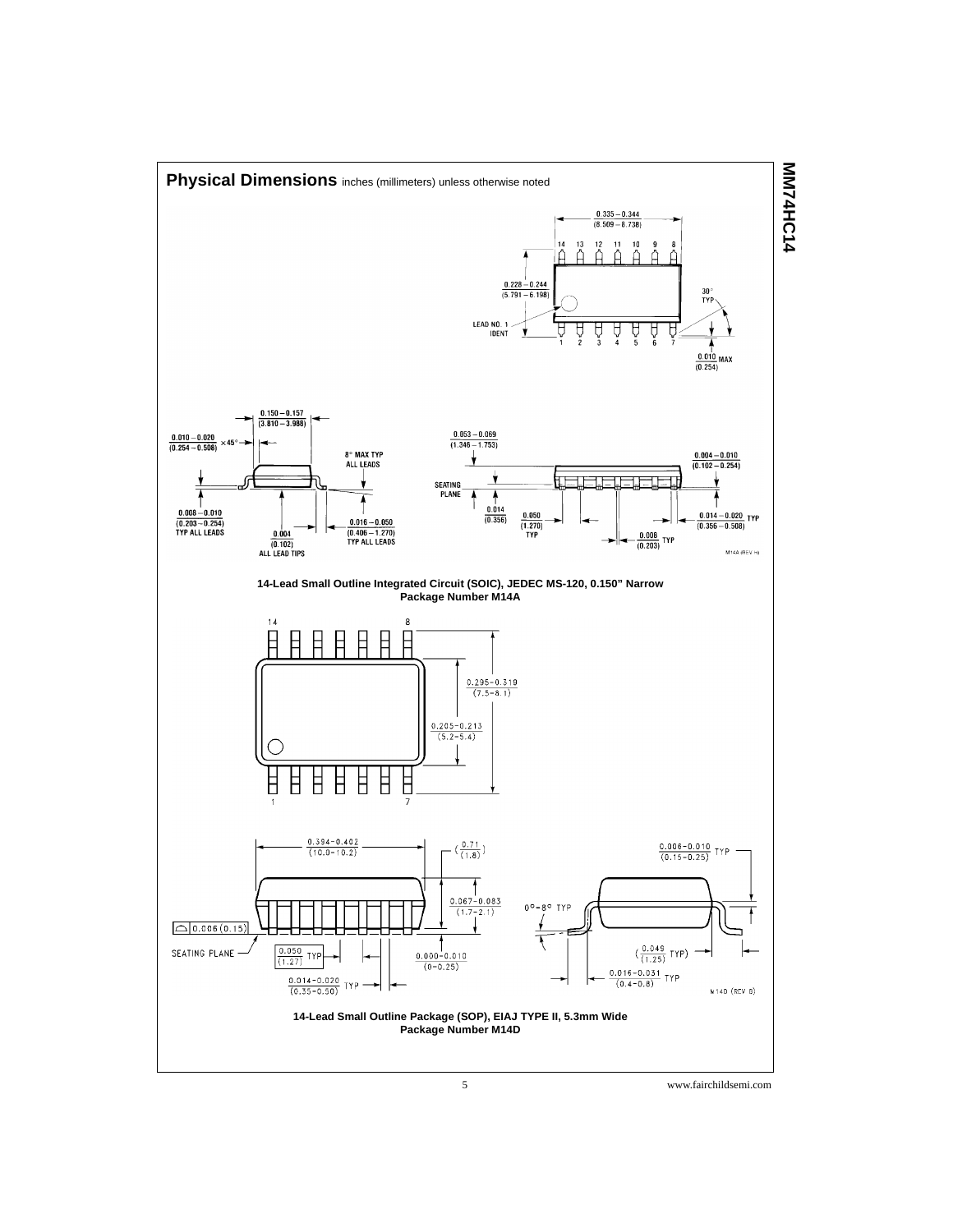